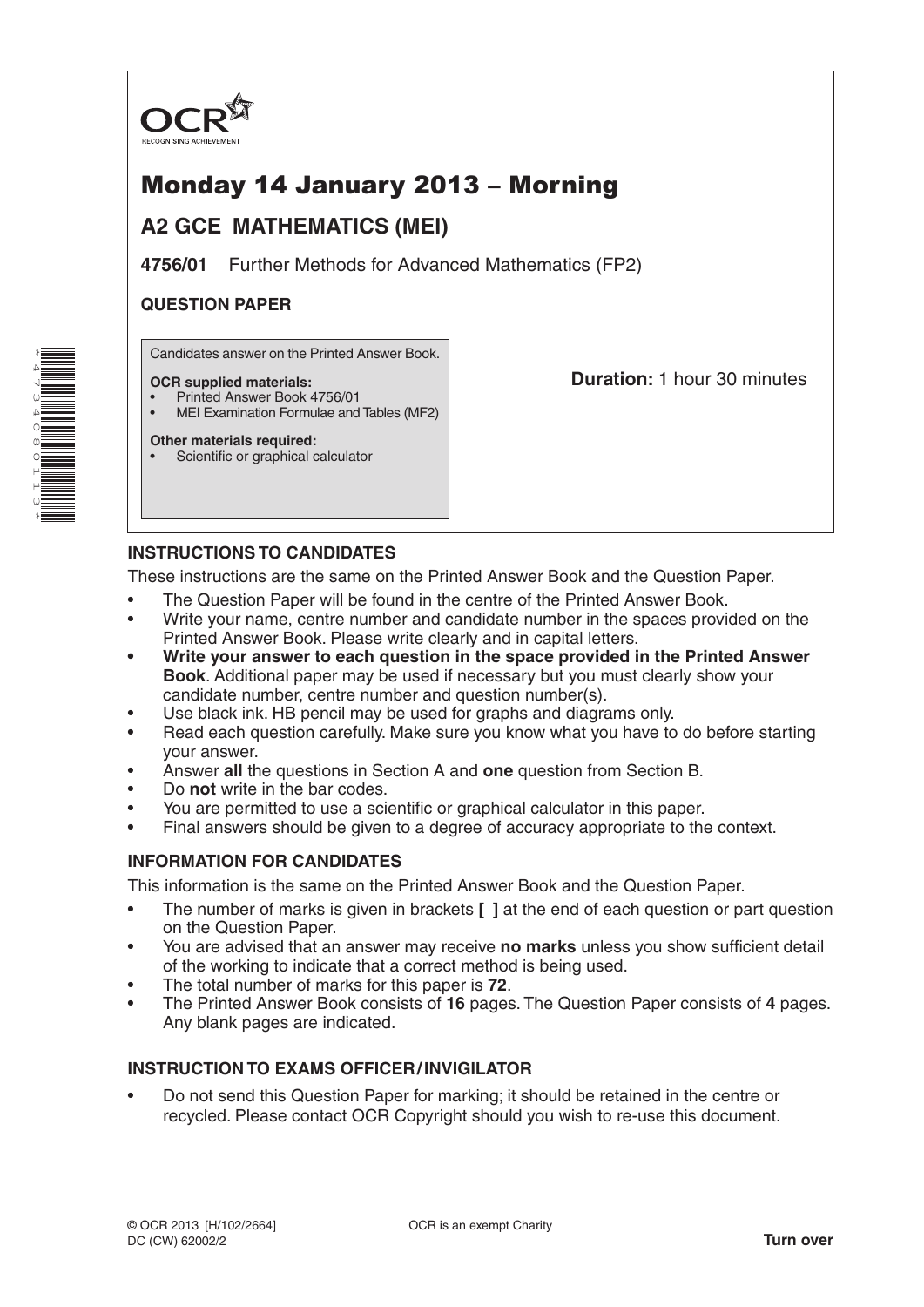#### **Section A** (54 marks)

#### **Answer all the questions**

- **1 (a) (i)** Differentiate with respect to *x* the equation  $a \tan y = x$  (where *a* is a constant), and hence show that the derivative of arctan  $\frac{x}{a}$  is  $\frac{a}{a^2 + a^2}$  $\frac{a}{a^2 + x^2}$  [3]
- **(ii)** By first expressing  $x^2 4x + 8$  in completed square form, evaluate the integral  $x^2 - 4x$ *x*  $\int_0^4 \frac{1}{x^2 - 4x + 8} dx$ 4  $\int_0^1 \frac{1}{x^2 - 4x + 8} dx,$ giving your answer exactly. **[4]**
	- **(iii)** Use integration by parts to find  $\int \arctan x \, dx$ . [4]
	- **(b) (i)** A curve has polar equation  $r = 2 \cos \theta$ , for  $-\frac{1}{2}$  $-\frac{1}{2}\pi \le \theta \le \frac{1}{2}\pi$ . Show, by considering its cartesian equation, that the curve is a circle. State the centre and radius of the circle. **[5]**
		- **(ii)** Another circle has radius 2 and its centre, in cartesian coordinates, is (0, 2). Find the polar equation of this circle. **[2]**
- **2 (a) (i)** Show that

$$
1 + e^{j2\theta} = 2\cos\theta(\cos\theta + j\sin\theta). \tag{2}
$$

 **(ii)** The series *C* and *S* are defined as follows.

$$
C = 1 + {n \choose 1} \cos 2\theta + {n \choose 2} \cos 4\theta + \dots + \cos 2n\theta
$$

$$
S = {n \choose 1} \sin 2\theta + {n \choose 2} \sin 4\theta + \dots + \sin 2n\theta
$$

By considering  $C + iS$ , show that

$$
C=2^n\cos^n\theta\cos n\theta,
$$

and find a corresponding expression for *S*. [7]

- **(b) (i)** Express  $e^{j2\pi/3}$  in the form  $x + jy$ , where the real numbers *x* and *y* should be given exactly. [1]
	- **(ii)** An equilateral triangle in the Argand diagram has its centre at the origin. One vertex of the triangle is at the point representing  $2 + 4$ . Obtain the complex numbers representing the other two vertices, giving your answers in the form  $x + jy$ , where the real numbers x and y should be given exactly. **[6]**
	- **(iii)** Show that the length of a side of the triangle is  $2\sqrt{15}$ . [2]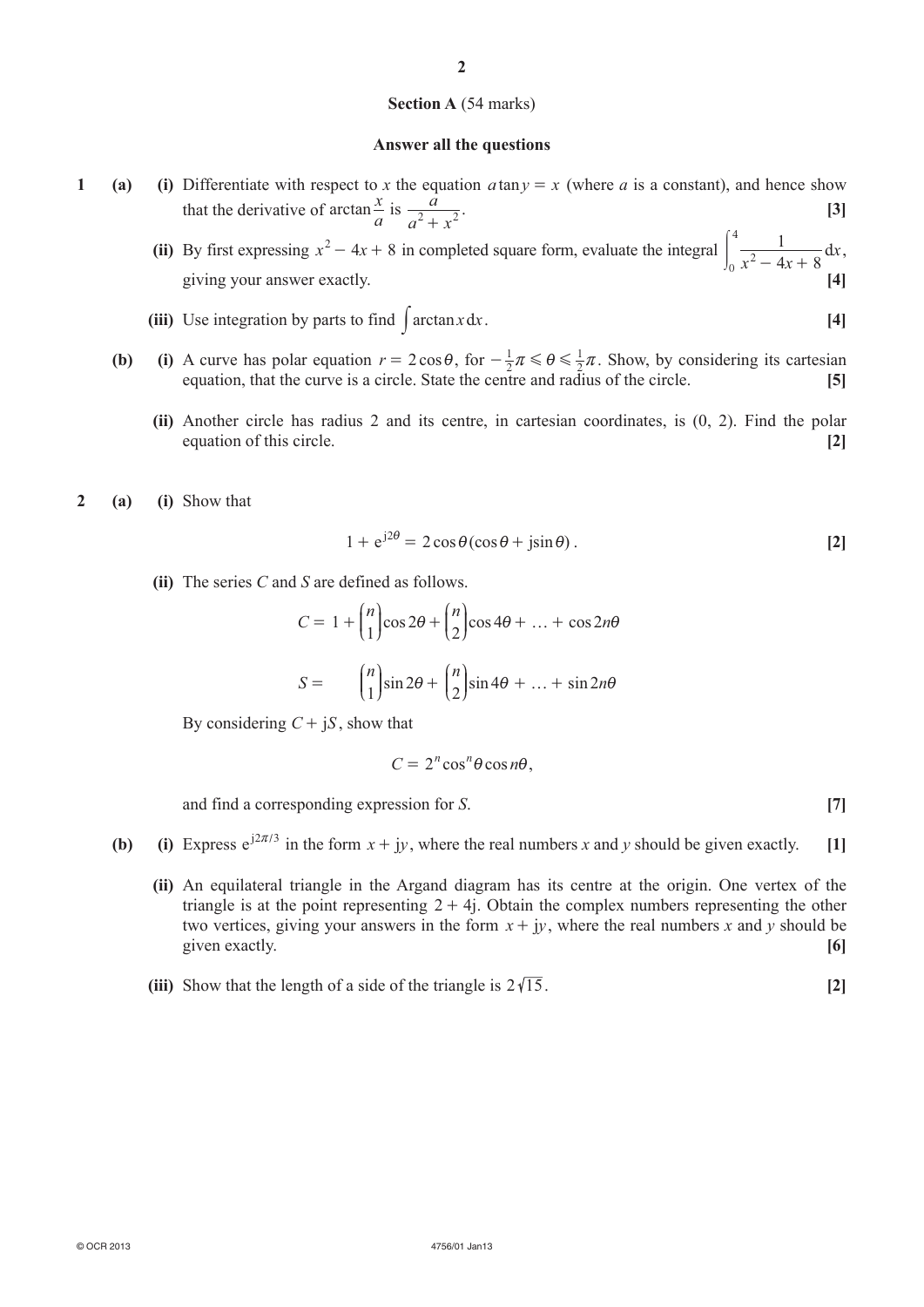**3** You are given the matrix **M** 1 3 0 2 1  $\boldsymbol{0}$ 1 1 3  $= |3 -$ -  $\begin{bmatrix} 3 & -2 & -1 \end{bmatrix}$ .

**(i)** Show that the characteristic equation of **M** is

$$
\lambda^3 - 13\lambda + 12 = 0. \tag{3}
$$

- **(ii)** Find the eigenvalues and corresponding eigenvectors of **M**. **[12]**
- **(iii)** Write down a matrix **P** and a diagonal matrix **D** such that

$$
\mathbf{M}^n = \mathbf{PDP}^{-1}.
$$

**(You are not required to calculate**  $P^{-1}$ **.)** 

.) **[3]**

#### **Section B** (18 marks)

### **Answer one question**

### *Option 1: Hyperbolic functions*

**4 (i)** Show that the curve with equation

$$
y = 3\sinh x - 2\cosh x
$$

has no turning points.

Show that the curve crosses the *x*-axis at  $x = \frac{1}{2} \ln 5$ . Show that this is also the point at which the gradient of the curve has a stationary value. **[7]** [7]

**(ii)** Sketch the curve. **[2]**

(iii) Express  $(3 \sinh x - 2 \cosh x)^2$  in terms of sinh 2*x* and cosh 2*x*.

Hence or otherwise, show that the volume of the solid of revolution formed by rotating the region bounded by the curve and the axes through 360° about the *x*-axis is

$$
\pi(3-\frac{5}{4}\ln 5). \tag{9}
$$